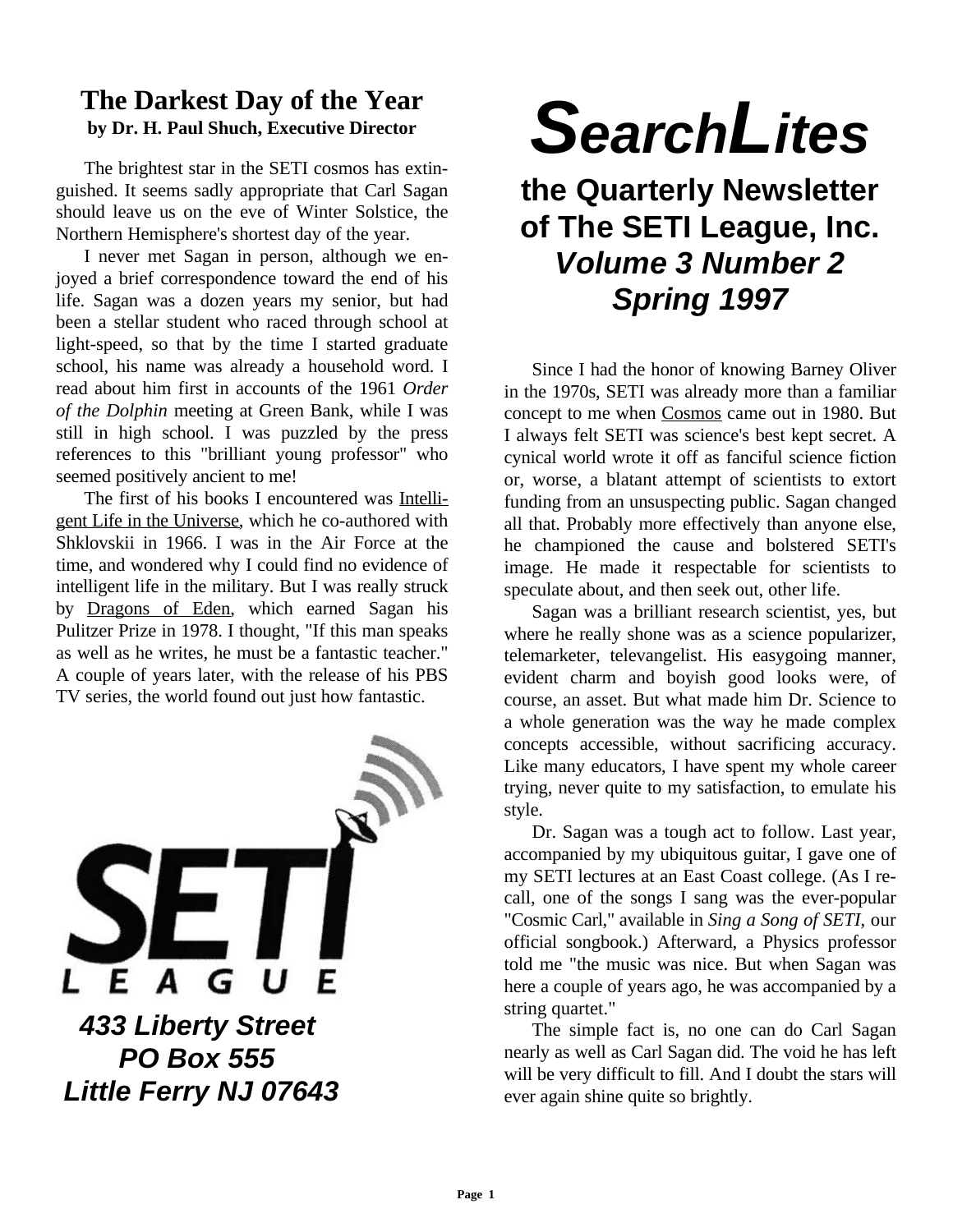#### *Guest Editorial* **Theological Implications of SETI Douglas A. Vakoch, Ph.D., Vanderbilt University E-mail: vakochda@ctrvax.vanderbilt.edu**

Many theologians over the centuries have considered the implications of ETI existing. These theological speculations are important for at least two reasons. First, they give us clues about the ways that religious beliefs can influence openness to SETI. This has very concrete implications for funding of SETI. Second, they help us anticipate one factor that may influence people's reactions if we do receive a message.

Most theologians who have tried to imagine what ETI would be like do so by using theological frameworks developed for human beings. For example, an orthodox Christian account of human nature is that humans were originally "elevated," that they "fell" into sin, and that they have been given the opportunity to be "re-elevated." There was a flurry of writings on religious views of ETI in the years following the launch of Sputnik, particularly by Roman Catholic theologians, that used such a framework. For example, some theologians imagined races that had never been elevated, or races that had been elevated but that had never fallen.

The Roman Catholic theologian Clifford J. Stevens took a very different approach in his book Astrotheology: For the Cosmic Adventure (Techny, IL: Divine Word Publications, 1969). Stevens is the only theologian I know of writing in the latter half of the 20th century who expressly said that we should not try to fit ETI into frameworks that were designed to understand the human condition, and that instead ETI should be understood in terms of their own theologies. He believed that theology as humans know it could expand markedly if contact were established with ETI.

Father Theodore Hesburgh, CSC, President Emeritus of the University of Notre Dame, played an important role in emphasizing the compatibility of SETI and the theological search for understanding. In fact, Hesburgh paid a visit to Frank Drake at Green Bank during Project Ozma, and he continued to play a role in promoting SETI, e.g., by serving on the Editorial Board of Cosmic Search. His *Preface* to NASA SP-419 draws this conclusion: "As a theologian, I would say that this proposed search . . . is also a search of knowing and understanding God through His works -- especially those works that most reflect Him. Finding others than ourselves would mean knowing Him better."

Those interested in further theological views of ETI might check "Life beyond Earth & the Mind of Man," NASA SP-328. This book is an abridgment of a symposium held at Boston University in 1972, at which Krister Stendahl presented a positive view of SETI. His main argument was that SETI provides a means of gaining a better perspective on our place in the universe, which is consistent with theological goals. As Stendahl put it, "What is interesting for man is to know both his importance and that this importance should not be built up on the basis of illusions of uniqueness and absoluteness."

## *Technical Feature* **Care and Feeding of a SETI Dish**

The antenna used in our *Project Argus* prototype, detailed in previous issues of *SearchLites*, suffered from low illumination efficiency and relatively high noise temperature, due primarily to the simple cylindrical waveguide feedhorn employed. The addition of a single choke ring around an existing feedhorn can improve overall system performance by more than 1 dB. The photograph below shows how *Project Argus* pioneer EA3UM added such a choke ring. A suitable design is detailed on our Web site, and is offered commercially by SETI League member Jeffrey M. Lichtman, through his company, Radio Astronomy Supplies (190 Jade Cove Drive, Roswell GA 30075).



Note also how dual feedhorns can be accommodated by mounting one horn slightly offset from the focal point of the dish. This approach skews the antenna pattern slightly, but the result is easily measured by peaking the antenna on sun noise, and compensating aiming accordingly. Such a dual feedhorn design is a viable alternative for those members wishing to use a single dish simultaneously for satellite TV reception and SETI.

# **Bequest Request**

When SETI pioneer Dr. Bernard M. Oliver passed away on Thanksgiving Day, 1995, he left a void which can never be filled. But he also left a permanent legacy. Barney, a gentleman of more than modest means, bequeathed a generous sum to the SETI Institute, the organization which he served so ably during the last several years of his life. Thanks to Barney's generosity and foresight, our colleagues' *Project Phoenix* targeted search continues to survey hundreds of nearby sun-like stars. We wish them every possible success.

There are far too few Barney Olivers in the world and we certainly cannot afford to lose another. Nevertheless, bequests by our members to The SETI League, in any amount, can do as much to assure our long-term viability as Dr. Oliver's estate did for *Project Phoenix*. We urge all members to consider making provisions for The SETI League in their wills, and will apply monies so received to an endowment fund, so the legacy will be truly lasting.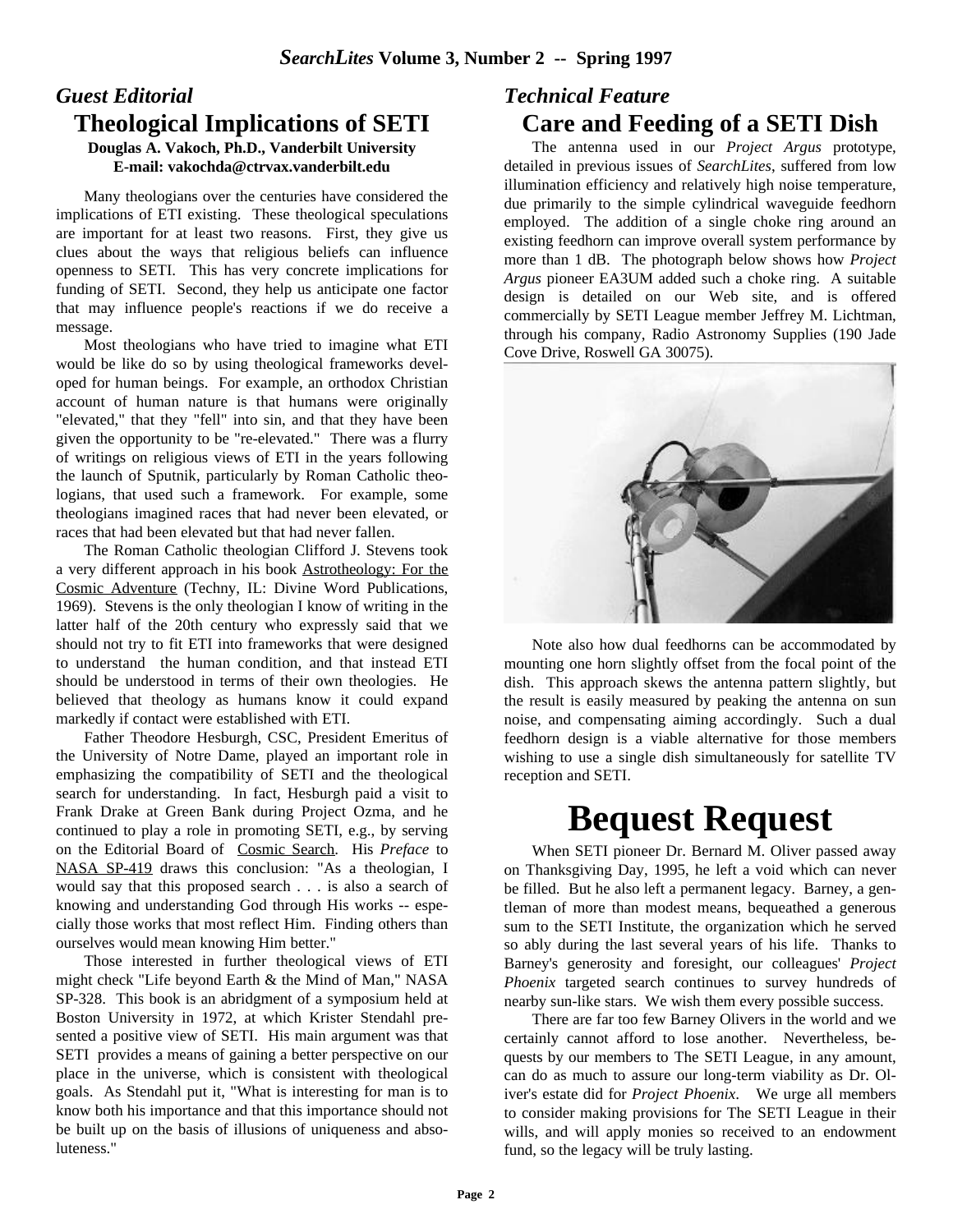## **I Wanna Hold Your Hand**

#### **by H. Paul Shuch, Executive Director**

Participants in our *Project Argus* all-sky survey seem to be divided into two distinct camps: the dedicated experimenters who are anxious to do exactly what we ask of them, no more, no less; and those rugged individualists who refuse to be constrained by any organization or structure. Trying to strike a balance between these two factions is occupying more than a little of your director's time.

For the individualist, I have nothing but the highest regard. From the beginning, the SETI scientist has been the iconoclast, working in a virtual vacuum, fiercely guarding the secret of his or her involvement so as not to compromise scientific credibility. It wasn't until Morrison and Cocconi published their pivotal short paper in *Nature* in 1959, for example, that Frank Drake had any indication that there were others who would regard his work as anything but a wasteful folly. Drake had been preparing his *Project Ozma* targeted search in relative secrecy, knowing how readily he might become the subject of ridicule by his peers.

Drake was, of course, a man ahead of his time. Today, with SETI finally accepted into the scientific mainstream, we need not hide our involvement or apologize for our beliefs. But decades of doubts have left their mark. There are those of our members who want to be left alone to pursue their passion, unconstrained by frequency recommendations, search strategies or organizational structure. And I certainly understand their fear that bureaucracy might stifle the creative spirit. I guard against the kind of heavy-handed management which would leave promising stones unturned, and emphasize that there are no *wrong* frequencies or directions to point. I merely ask that our individualists keep us well-informed. Each must coordinate with his or her fellows so that, should another *Wow!* be detected, we will be in a position to have other members confirm its reception, to verify it beyond reasonable doubt.

At the other extreme are those who want to be told exactly what hardware and software to acquire, how to put it all together, where to point their dish and what frequencies to scan, at what rate, to what resolution. I would like to offer these participants as much hand-holding as they desire, because their dedication and regimentation may well be the key to SETI success. But in offering guidance, I risk offending the individualists. So I strive for balance and risk disappointing those at both extremes.

Right now, it is probably a moot point. With only 24 active stations, we have hardly achieved critical mass. We are, after all, still in the development phase. Since we have too few stations to either achieve significant sky coverage or risk excessive overlap, I have adopted a laissez-faire approach to coordination. For now, I ask our pioneers to build as they see fit, point where they please, tune whatever spectrum strikes their fancy.

The Participant Survey forms and Anomaly Logs found on the Web (and available by mail upon request) are sufficient coordination for the moment. This is the phase of the

project in which we can give the individualists free reign, asking only that they document and share their thoughts and efforts.

In a couple of years, as more stations come on line, we will need to impose more structure to keep our search focused. At some point it will become necessary to assign aiming coordinates, frequencies, and time schedules. The fully deployed, operational phase of any search becomes somewhat boring, but is the phase most likely to yield verifiable results.

Meanwhile, I wanna hold your hand (yeah, yeah, yeah). But only if you ask.

# **Conference Calendar**

SearchLites' readers are apprised of the following conferences and meetings at which SETI-related information will be presented. League members are invited to check our World Wide Web site (www.setileague.org/) under Membership Services and Activities, or email to us at info@setileague.org, to obtain further details. Members are also encouraged to send in information about upcoming events of which we may be unaware.

**April 4 - 6, 1997:** *Southeastern VHF Conf*., Marrietta GA. **April 15, 1997:** *IEEE*, Stevens Inst. of Tech., Hoboken NJ. **April 26, 1997:** *Keystone VHF Club*, York PA. **April 26 - 27, 1997:** *Trenton Computer Festival*, Trenton NJ. **May 8 - 11, 1997:** *High Frontier Conference,* Space Studies Institute, Princeton NJ. **May 16 - 18, 1997:** *Dayton Hamvention*, Dayton OH. **May 22 - 26, 1997:** *International Space Development Conference*, Orlando FL. **May 23 - 26, 1997:** *BayCon '97*, San Jose CA. **May 30 - June 1, 1997:** *Rochester Hamfest and ARRL Atlantic Division Convention*, Rochester NY. **July 13 - 16, 1997:** *Society of Amateur Radio Astronomers*, NRAO Green Bank WV. **July 24 - 27, 1997:** *Central States VHF Conference*, Hot Springs AR. **August 28 - September 1, 1997:** *Lonestarcon 2* / 1997 Worldcon, San Antonio TX. **October 17 -19, 1997:** *AMSAT Annual Meeting and Space Symposium*, Toronto Canada. **October 23 - 26, 1997:** *Microwave Update*, Sandusky OH. **November 14 - 16, 1997:** *Philcon '97*, Philadelphia PA **January 21 - 23, 1998:** *SETI Conf.*, Sydney Australia. **May 15 - 17, 1998:** *Dayton Hamvention*, Dayton OH. **May 29 - 31, 1998:** *Rochester Hamfest and ARRL Atlantic Division Convention*, Rochester NY. **July 23 - 26, 1998:** *Central States VHF Conference*, Kansas City KS. **August 5 - 9, 1998:** *BucCONeer* / 1998 Worldcon, Baltimore MD. **May 14 - 16, 1999:** *Dayton Hamvention*, Dayton OH.

**September 2 - 6, 1999:** *Aussiecon Three* / 1999 Worldcon, Melbourne Australia.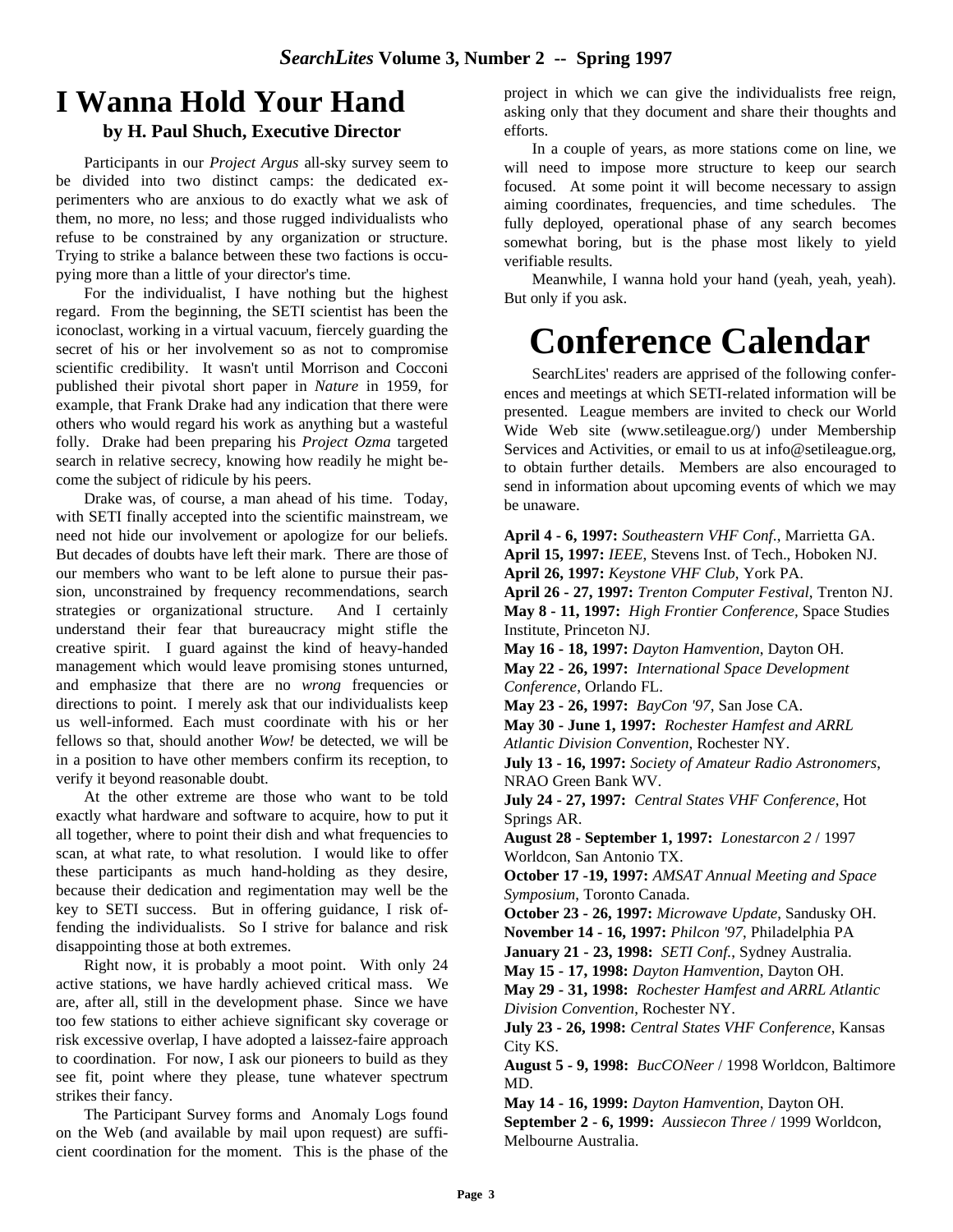## **Ask Dr. SETI**

## *Dear Dr. SETI***,**

*First I wish to offer my encouragement to all in the SETI league. In my opinion manned space travel is too inefficient a means to seek out and discover life in and beyond our solar system. Radio astronomy and SETI could accomplish this far sooner and far cheaper.*

*Isn't SETI in effect a form of "Electromagnetic Archeology"?? Shouldn't SETI be respected as such?*

*My real question (the nagging one) is this: If other life forms think like us and construct transmission equipment and "respect" the water hole frequencies, might we be listening in the wrong place?? Picture their equivalent of the SETI league patiently listening to 1420 MHz while their brothers and sisters are watching cartoons broadcast at high power on other portions of their EM spectrum. Perhaps more attention should be taken to listen on appropriate portions of the spectrum where high power signals could escape an Earth-like atmosphere.*

*J. L.*

#### **The Doctor Responds:**

The archeology analogy has been used by Philip Morrison. It is certainly apt. But you raise a very good point. As you might imagine, JL, this question receives quite a bit of attention among SETIphiles. My personal take on it is that while there might indeed be a "right" frequency to listen on, we can only guess as to what it might be. Which means, due to our ignorance, there are no "wrong" frequencies! We encourage SETI League members to scan the Water Hole, yes, but also any other interesting frequencies which strike their fancy. That way, maybe someone will guess right.

By the way, the range of frequencies which we should scan is not limited merely by atmospheric absorption, but also by cosmic noise, synchrotron radiation, and interstellar dispersion. The *Project Phoenix* receivers employed by our friends at the SETI Institute, for example, scan the whole region from 1.2 to 3 GHz. The so-called Microwave Window, the most transparent part of the spectrum, extends all the way from 1 to perhaps 10 GHz. And outside of the Earth's atmosphere, signals up to perhaps 100 GHz are viable. So you can see that there is plenty of spectrum to choose from. May your guess bear fruit!

*Send your questions to Ask Dr. SETI, PO Box 555, Little Ferry NJ 07643, or email your questions to askdrseti@setileague.org. Remember, he's not a real doctor (rather, he's the kind who actually has to work for a living!). For health questions, consult a competent medical professional.*

## *Dear Dr. SETI***,**

*I have never been able to get excited about SETI. It is not that I doubt the possible existence of other intelligent beings in space, but it would seem that because of the vast distances involved any possibility of two-way communication is unlikely.*

*If we did receive some kind of message, could we ever understand it? These beings certainly went through a very different evolutionary process than we did, and their thought patterns might be incomprehensible to us. We have not yet deciphered ancient Etruscan, which was spoken by human beings like us right here on earth.*

*Some of Dr. Drake's speculations on the possible nature of alien civilizations are pretty far out. I sometimes think that what SETI is really looking for is a father figure out in space who will tell us how to solve our earthly problems of nuclear weapons, overpopulation, and destruction of the environment.*

*Of course, we know the solutions to these problems. We just lack the will to solve them.*

*H. H., Tempe AZ*

#### **The Doctor Responds:**

I fully agree that the vast distances between the stars preclude two-way communications with our cosmic neighbors. But does this negate the value of simplex transmissions? All my life I have been receiving one-way communications which have enhanced my being -- from Moses, Aristotle, Shakespeare and George Bernard Shaw. Because I cannot engage them in a dialog, is the communication any less valid?

Yes, there are challenges to decoding a communication from a race with which we have nothing biologically in common. But translation and interpretation aside, the mere confirmation of the existence of other civilizations can have a profound impact on humanity. If, because we have at least all physical law in common, we do manage to interpret some of the intercepted transmissions, I would consider that a bonus. But existence proof alone is, in my opinion, worth the price of admission.

Father figure? I prefer to think more along the lines of finding a brother figure, or maybe a distant cousin. Though I have never met my cousins in Europe, nor do we speak the same language, I still feel there is a bond between us. Why should it be otherwise with our cosmic cousins?

Frank Drake's speculations as to the nature of alien civilizations are just that -- speculations. But about the nature of photons, we need not speculate. They are indeed the fastest spaceships known to man, and stand a far better chance of traversing the distance between stars than do alien visitors, be they benevolent or malevolent. Further, they are the substance of ham radio communications, and hams are in a unique position to exploit them for the good of all humanity.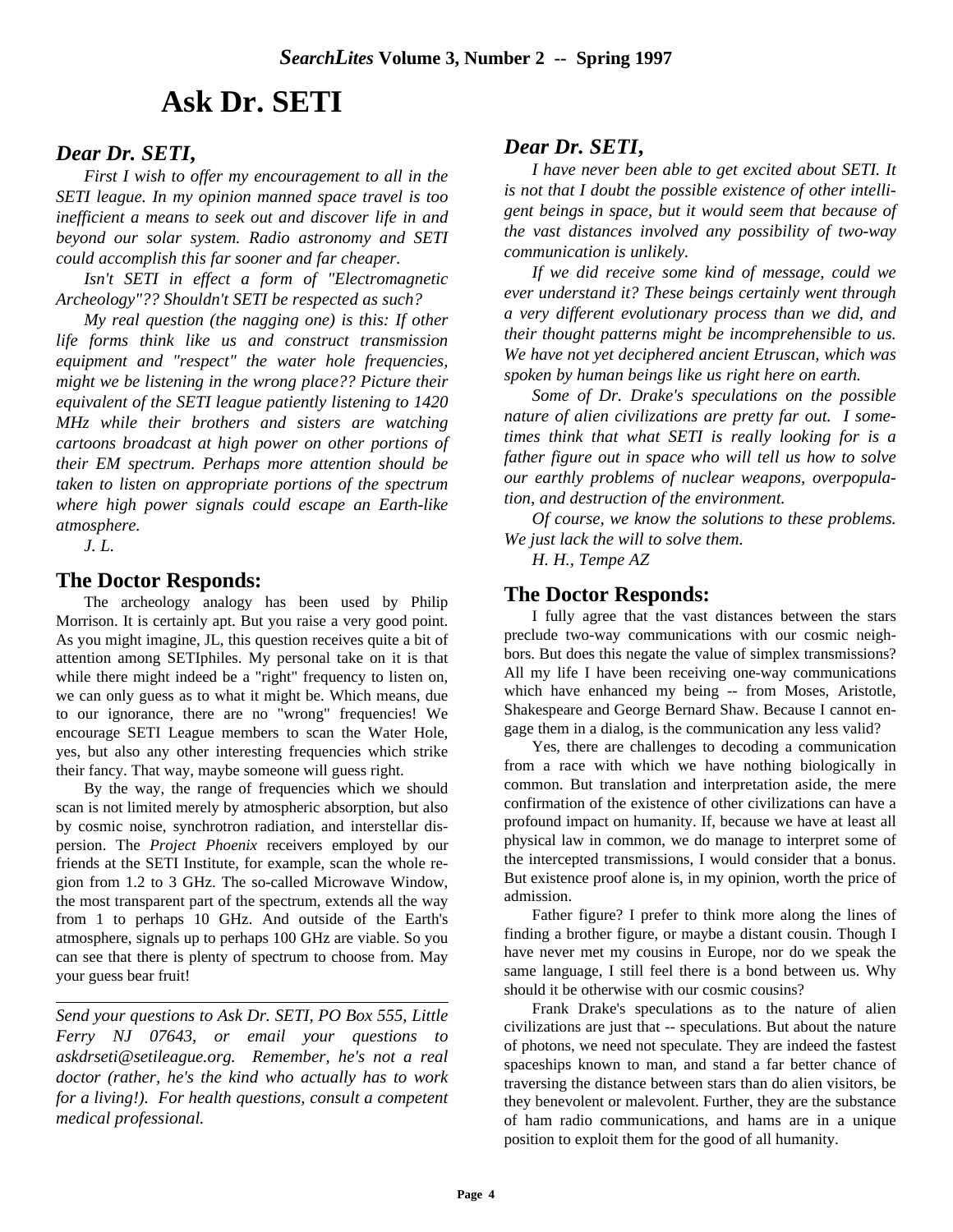## **SETI Reply Protocols Proposed**

Last year, in *SearchLites* Vol. 2 Number 3, Summer 1996, we reproduced the SETI Verification Protocols established by the International Academy of Astronautics' SETI Committee in 1989. The SETI League, Inc. supports compliance with these protocols, which say, in effect, "Verify your results, and then *tell everybody!*" Somewhat more controversial is the question of whether, when, and how to reply to reception of a valid intelligent alien communication. We touched on this matter briefly in the *Ask Dr. SETI* column in the last *SearchLites*, mentioning a set of international protocols under consideration by that same IAA committee.

At present, the IAA recommendations are far from finalized. The lively debate afoot within the SETI community has been very well summarized in Volume 8 Number 3 of *Bioastronomy News*, the newsletter of IAU Commission 51, published by The Planetary Society.

As was emphasized in that newsletter, the committee's proposals are being circulated specifically to stimulate discussion about sending communications to extraterrestrial civilizations. So that SETI League members might participate in that ongoing dialog, we have reproduced below the nine steps of the IAA SETI Committee's principles about "whether and how humankind should send a communication to extraterrestrial intelligence."

**1.** *International consultations should be initiated to consider the question of sending communications to extraterrestrial civilizations.*

**2.** *Consultations on whether a message should be sent, and its content, should take place within the Committee on the Peaceful Uses of Outer Space of the United Nations and within other governmental and non-governmental organizations, and should accommodate participation by qualified, interested groups that can contribute constructively to these consultations.*

**3.** *These consultations should be open to participation by all interested States and should be intended to lead to recommendations reflecting a consensus.*

**4.** *The United Nations General Assembly should consider making the decision on whether or not to send a message to extraterrestrial intelligence, and on what the content of that message should be, based on recommendations from the Committee on the Peaceful Uses of Outer Space and from governmental and non-governmental organizations.*

**5.** *If a decision is made to send a message to extraterrestrial intelligence, it should be sent on behalf of all Humankind, rather than from individual States.*

**6.** *The content of such a message should reflect a careful concern for the broad interests and well-being of Humanity, and should be made available to the public in advance of transmission.*

**7.** *As the sending of a communication to extraterrestrial intelligence could lead to an exchange of communications separated by many years, consideration should be given to a long-term institutional framework for such communications.*

**8.** *No communication to extraterrestrial intelligence should be sent by any State until appropriate international consultations have taken place. States should not cooperate with attempts to communicate with extraterrestrial intelligence that do not conform to the principles of this Declaration.*

**9.** *In their deliberations on these questions, States participating in this Declaration and United Nations bodies should draw on the expertise of scientists, scholars, and other persons with relevant knowledge.*

The most controversial of these recommendations, as far as The SETI League is concerned, appears to be Principle 8. In fact, sociologist Dr. Donald E. Tarter, who sits on the IAA SETI Committee, argues "that the SETI Community should reconsider the wisdom of principle 8 of the SETI guidelines." There is certainly no inherent technological limitation which would prevent a dedicated amateur from receiving a transmission from an extraterrestrial civilization. In fact, this is the underlying principle of amateur SETI in general, and The SETI League's efforts in particular. Similarly, it would be virtually impossible to prevent a dedicated amateur from replying to such a transmission, once received.

It has been argued that only governments possess the technology necessary to beam a directed response. On the other hand, reciprocity principles suggest that any civilization advanced enough to transmit a signal which amateurs can receive, would have technology adequate to receive our replies. Whether SETI League members or other amateurs would, or should, respond, is another matter. We solicit the opinions of the membership.

## **SETI Email Reflector Established**

SETI League member Bob Cutter (KI0G) has very kindly set up an unmoderated SETI email reflector on his Internet server. The SETI League is still actively working on achieving listserv capability on its own server, and eventually hopes to host several closed lists for its various committees. Meanwhile, Bob's list provides yet another medium of communications for our members.

 Although this is *not* an official SETI League reflector, all SETI League members have been invited to utilize this service. To subscribe, send an email to Majordomo@sni.net, with "subscribe seti" in the body. Users are asked to keep posts short, to the point, respectable, and on topic.